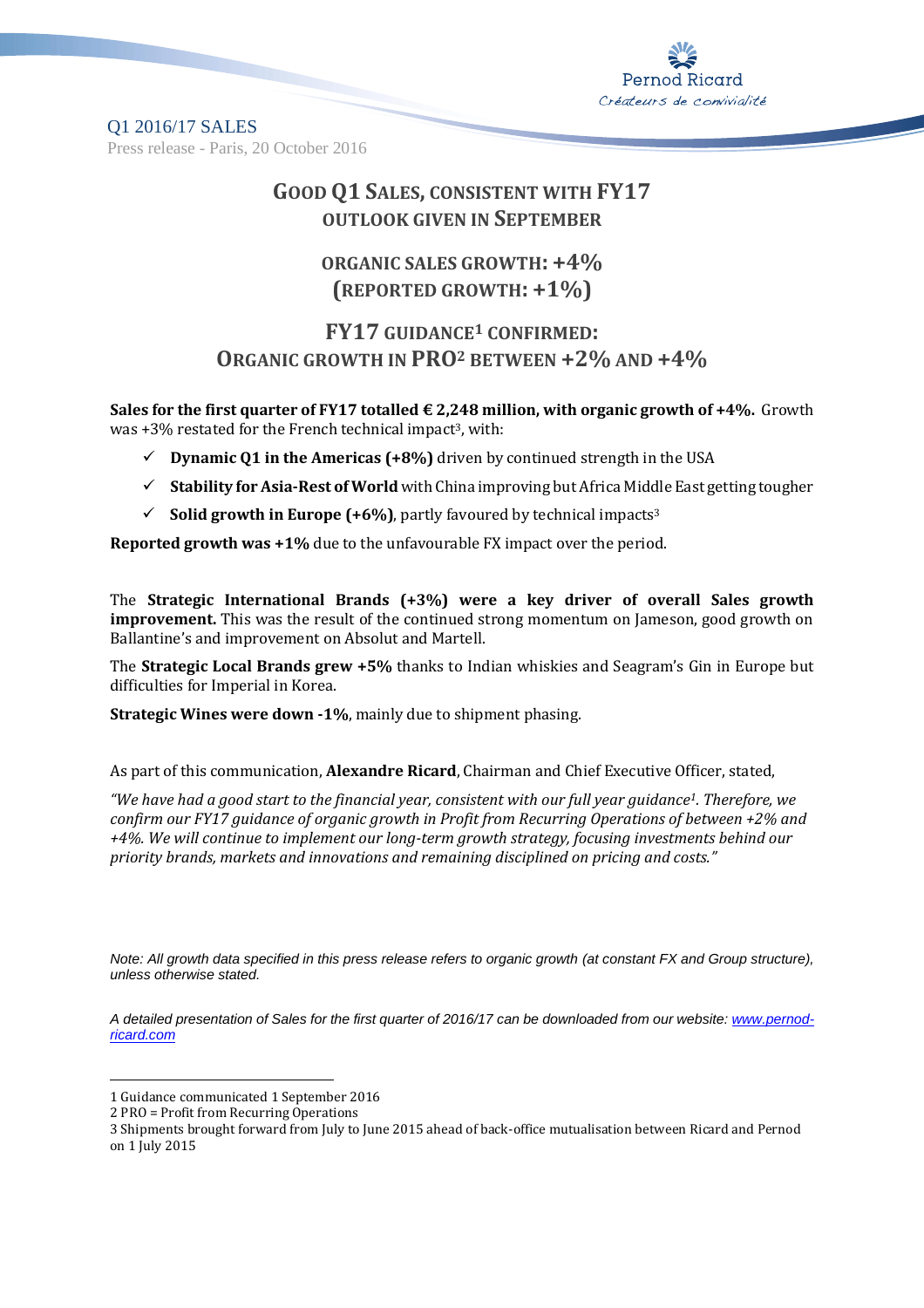

## Q1 2016/17 SALES

Press release - Paris, 20 October 2016

#### **Definitions and additional information related to the use of non-IFRS measures**

*Pernod Ricard's management process is based on the following non-IFRS measures which are chosen for planning and reporting. The Group's management believes these measures provide valuable additional information for users of the financial statements in understanding the Group's performance. These non-IFRS measures should be considered as complementary to the comparable IFRS measures and reported movements therein.*

#### *Organic growth*

*Organic growth is calculated after excluding the impacts of exchange rate movements and acquisitions and disposals.* 

*Exchange rates impact is calculated by translating the current year results at the prior year's exchange rates. For acquisitions in the current year, the post-acquisition results are excluded from the organic movement calculations. For acquisitions in the prior year, post-acquisition results are included in the prior year but are included in the organic movement calculation from the anniversary of the acquisition date in the current year. Where a business, brand, brand distribution right or agency agreement was disposed of, or terminated, in the prior year, the Group, in the organic movement calculations, excludes the results for that business from the prior year. For disposals or terminations in the current year, the Group excludes the results for that business from the prior year from the date of the disposal or termination.*

*This measure enables to focus on the performance of the business which is common to both years and which represents those measures that local managers are most directly able to influence.*

#### *Profit from recurring operations*

*Profit from recurring operations corresponds to the operating profit excluding other non-current operating income and expenses.*

#### **About Pernod Ricard**

*Pernod Ricard is the world's n°2 in wines and spirits with consolidated Sales of € 8,682 million in FY16. Created in 1975 by the merger of Ricard and Pernod, the Group has undergone sustained development, based on both organic growth and acquisitions: Seagram (2001), Allied Domecq (2005) and Vin&Sprit (2008). Pernod Ricard holds one of the most prestigious brand portfolios in the sector: Absolut Vodka, Ricard pastis, Ballantine's, Chivas Regal, Royal Salute and The Glenlivet Scotch whiskies, Jameson Irish whiskey, Martell cognac, Havana Club rum, Beefeater gin and Malibu, Mumm and Perrier- Jouët champagnes, as well Jacob's Creek, Brancott Estate, Campo Viejo and Kenwood wines. Pernod Ricard employs a workforce of 18,500 people and operates through a decentralised organisation, with 6 "Brand Companies" and 85 "Market Companies" established in each key market. Pernod Ricard is strongly committed to a sustainable development policy and encourages responsible consumption. Pernod Ricard's strategy and ambition are based on 3 key values that guide its expansion: entrepreneurial spirit, mutual trust and a strong sense of ethics.*

*Pernod Ricard is listed on Euronext (Ticker: RI; ISIN code: FR0000120693) and is part of the CAC 40 index.*

#### *Contacts Pernod Ricard*

| Julia Massies / VP, Financial Communication & Investor Relations | +33 (0) 141 00 41 07 |
|------------------------------------------------------------------|----------------------|
| Sylvie Machenaud / Director External Communications              | +33 (0) 141 00 42 74 |
| Adam Ramjean / Investor Relations Manager                        | +33 (0) 141 00 41 59 |
| Emmanuel Vouin / Press Relations Manager                         | +33 (0) 141 00 44 04 |
| Apolline Celeyron / Press Relations Officer                      | +33 (0) 141 00 40 97 |